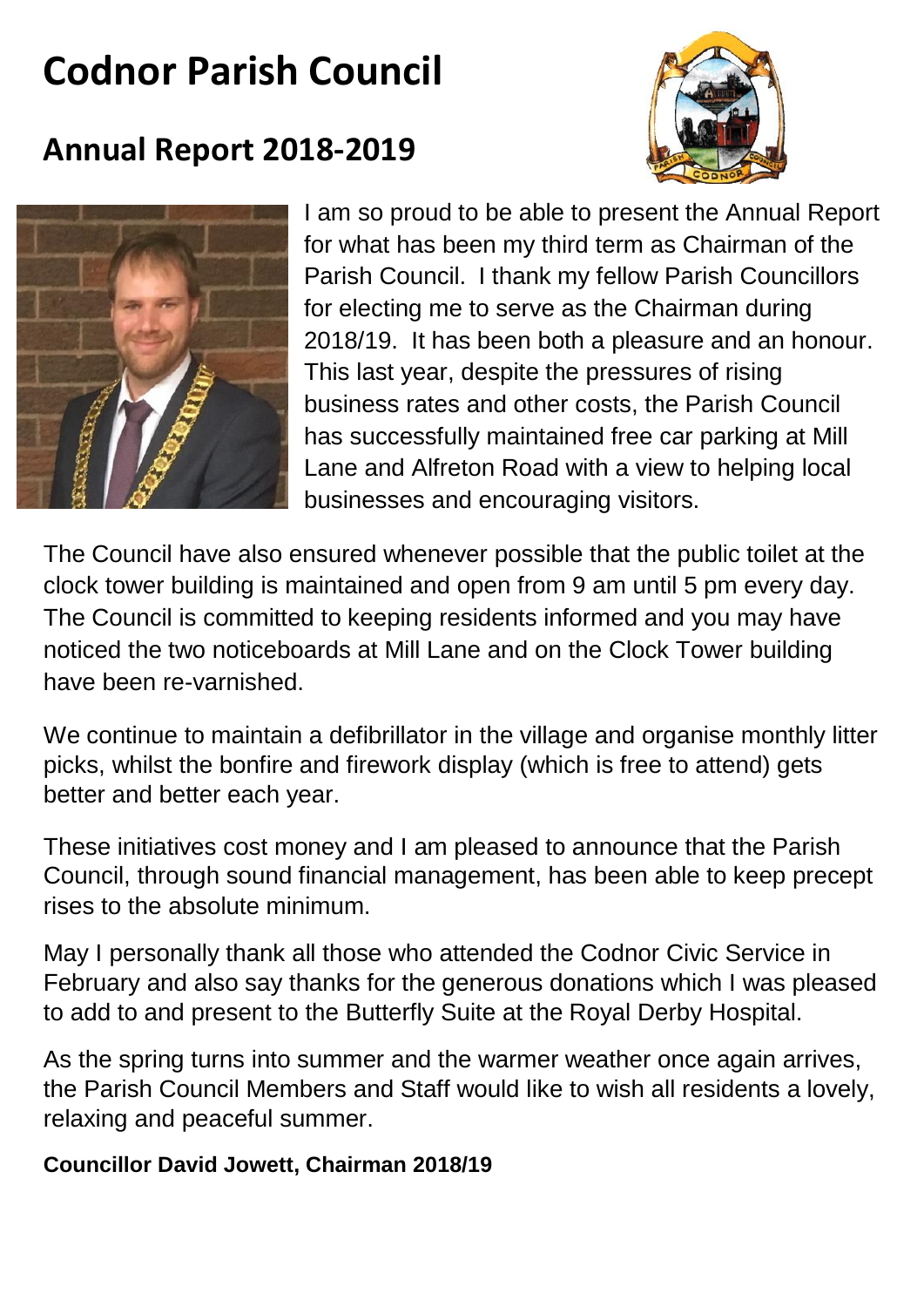## **Parish News**

This year is an extremely special year with the Council celebrating its  $35<sup>th</sup>$ Anniversary. Three and a half decades of Councillors working hard to provide services for our special community.

As well as football, cricket and bowls there are now a number of regular users of the Sports and Community Building at Goose Lane. It hosts many community events including County, Borough and Parish Council meetings. Charity and town twinning events have also been held there. It is available for private hire and is a focus for the community.

The Market Place toilets at the Clock Tower building were refurbished in the last two years at a cost of around £7,000.

The best kept allotment competition will again this year be organised by the Parish Council. The judging will take place in mid-summer. Litter picks, led by councillors, scouts and members of the public, are generally well attended but more helpers are always welcome.

The Parish Council maintains the provision of free doggie bags for Codnor dog owners. These can be collected from Holmefield Chemist. Dog fouling is a health hazard and all dog owners are asked to help keep Codnor clean and safe.

## **Bob Moon**

Following the sadness of losing one of our most valued Councillors, Bob Moon, who passed away earlier this year, the Council have agreed to purchase a trophy to be named after him. Details of the "Bob Moon Trophy" and our plans for it will be revealed in a later newsletter, but for now the Council is pleased to be able to remember his valuable contribution to our community in a tangible way.



## **Old Codnor**

The Council has been brightening up the Clock Tower building and Market Place area. The building itself has just received 8 large prints of old Codnor Village scenes. These are now affixed to the walls of the building and depict life in the early 1900s. We hope you will enjoy them.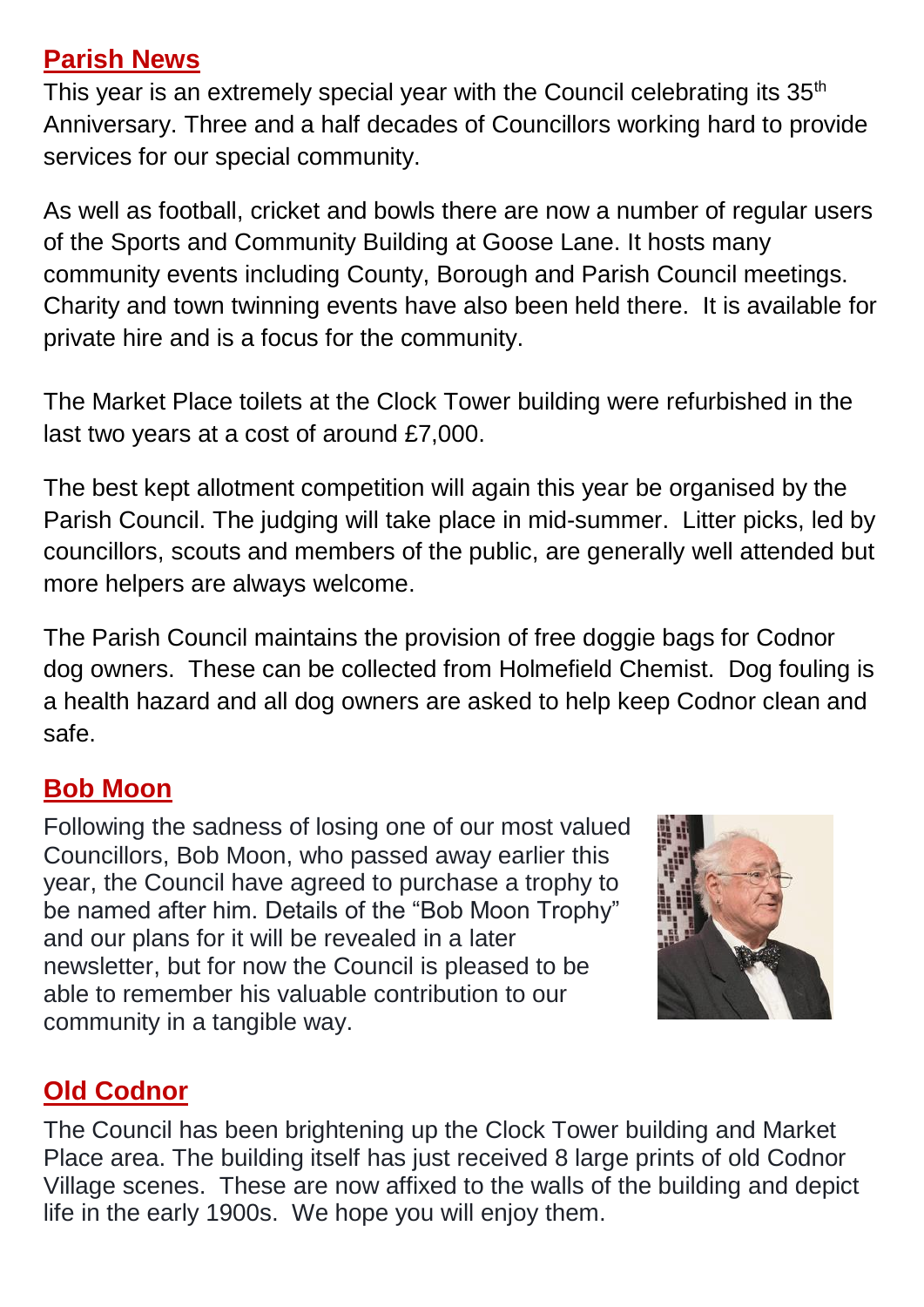#### **Annual Events**



Codnor Fun Day, organised by the Amber Valley Rotary Club, once again attracted a good attendance, with lots of community groups hosting stalls. The Band Concert at Highfields was also well attended with many gathering to hear the brass band. The event was generously sponsored by Friends of Highfields and Codnor Parish Council.





The very best, free and spectacular bonfire/fireworks event in Derbyshire was again held by the Council and it was special as it was the 25<sup>th</sup> Anniversary event. The fireworks and music were fantastic, whilst the collection totalled over £1100. Some of this money was distributed, at a presentation held in March 2019, to the voluntary organisations who contributed once again to the success of the event. The remainder will be used to help fund the event again this year. This year the bonfire and fireworks event will be held on Friday 1 November and the Council is working with Bert Holland (who provides the rides) to reduce the cost of building the bonfire.



The Council provided individual remembrance crosses for each of the men from the village who died in the First World War. The crosses for the men who died in 1918 were placed at the Lych Gate in the Remembrance Day service and can now be seen in the church.

The Carols round the Tree event was again supported by the Heage Band accompanied by the children from Codnor Primary School. The weather was cold but kind to us and we had a fantastic night. The event raised just over £100 which was donated to Children in Need. After the event everyone was welcomed to Codnor Methodist Church for refreshments. Over the festive